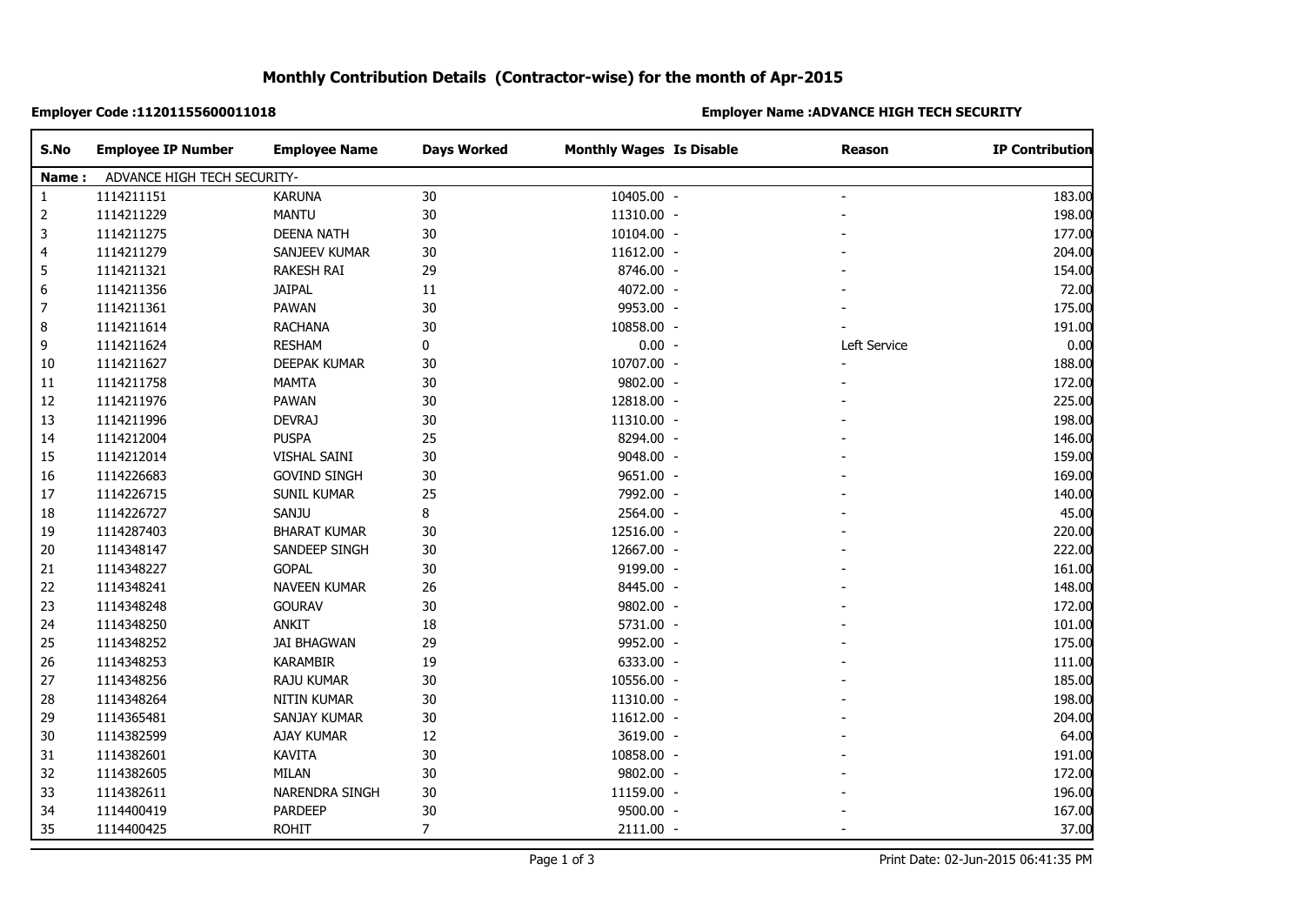# **Monthly Contribution Details (Contractor-wise) for the month of Apr-2015**

### **Employer Code :11201155600011018 Employer Name :ADVANCE HIGH TECH SECURITY**

| S.No | <b>Employee IP Number</b> | <b>Employee Name</b>  | <b>Days Worked</b> | <b>Monthly Wages Is Disable</b> | Reason       | <b>IP Contribution</b> |
|------|---------------------------|-----------------------|--------------------|---------------------------------|--------------|------------------------|
| 36   | 1114424025                | <b>ARUN KUMAR</b>     | 30                 | 9048.00 -                       |              | 159.00                 |
| 37   | 1114424030                | <b>RAJESH</b>         | $30\,$             | 11008.00 -                      |              | 193.00                 |
| 38   | 1114424032                | <b>DEEPAK</b>         | 30                 | 9048.00 -                       |              | 159.00                 |
| 39   | 1114424033                | DHARMENDER KUMAR S 30 |                    | 9953.00 -                       |              | 175.00                 |
| 40   | 1114424036                | SAIYAD GULAM ANWAR 30 |                    | 9048.00 -                       |              | 159.00                 |
| 41   | 1114438857                | SEEMA KARWA           | 23                 | 7088.00 -                       |              | 125.00                 |
| 42   | 1114444384                | <b>BRIJENDER</b>      | 22                 | 6330.00 -                       |              | 111.00                 |
| 43   | 1114444385                | <b>NAYAB SINGH</b>    | 0                  | $0.00 -$                        | Left Service | 0.00                   |
| 44   | 1114444388                | <b>RAJMANGAL</b>      | 30                 | 9350.00 -                       |              | 164.00                 |
| 45   | 1114444389                | <b>VINOD KUMAR</b>    | 11                 | 4524.00 -                       |              | 80.00                  |
| 46   | 1114444393                | MD SAJJAD             | 12                 | 4222.00 -                       |              | 74.00                  |
| 47   | 1114444405                | <b>SUNIL</b>          | $30\,$             | 9350.00 -                       |              | 164.00                 |
| 48   | 1114461342                | PAWAN KUMAR           | $30\,$             | 10254.00 -                      |              | 180.00                 |
| 49   | 1114461361                | DEEPALI               | 30                 | 10254.00 -                      |              | 180.00                 |
| 50   | 1114482824                | <b>CHAIN SINGH</b>    | 26                 | 10010.00 -                      |              | 176.00                 |
| 51   | 1114482854                | MUKESH KUMAR          | 17                 | 5127.00 -                       |              | 90.00                  |
| 52   | 1114497425                | HIMANSHU MANRAL       | 29                 | 9651.00 -                       |              | 169.00                 |
| 53   | 1114498748                | RANI DEVI             | 30                 | 10707.00 -                      |              | 188.00                 |
| 54   | 1114498856                | <b>BYAS YADAV</b>     | 22                 | 6330.00 -                       |              | 111.00                 |
| 55   | 1114513377                | SANDEEP               | 29                 | 8746.00 -                       |              | 154.00                 |
| 56   | 1114513383                | TRUN KUMAR MATHUR     | 30                 | 11159.00 -                      |              | 196.00                 |
| 57   | 1114513387                | <b>NEHA</b>           | 28                 | 8445.00 -                       |              | 148.00                 |
| 58   | 1114513389                | <b>VIJENDER KUMAR</b> | $\pmb{0}$          | $0.00 -$                        | Left Service | 0.00                   |
| 59   | 1114513390                | <b>NISHA</b>          | 22                 | 7389.00 -                       |              | 130.00                 |
| 60   | 1114524402                | PINKI                 | 29                 | 9802.00 -                       |              | 172.00                 |
| 61   | 1114524410                | RAGHUVIR SAH          | $11\,$             | 3620.00 -                       |              | 64.00                  |
| 62   | 1114524419                | LAXMAN KUMAR          | 3                  | 905.00 -                        |              | 16.00                  |
| 63   | 1114531145                | POONAM MISHRA         | 30                 | 10104.00 -                      |              | 177.00                 |
| 64   | 1114531148                | MANJU DEVI            | 30                 | 9953.00 -                       |              | 175.00                 |
| 65   | 1114531150                | <b>SUMIT</b>          | $30\,$             | 9953.00 -                       |              | 175.00                 |
| 66   | 1114558725                | AJIT KUMAR GUPTA      | 30                 | 10254.00 -                      |              | 180.00                 |
| 67   | 1114558729                | MANTU KUMAR GUPTA     | 24                 | 7540.00 -                       |              | 132.00                 |
| 68   | 1114558736                | <b>ROHINI</b>         | 30                 | 10707.00 -                      |              | 188.00                 |
| 69   | 1114558740                | <b>KAMAL</b>          | 30                 | 10254.00 -                      |              | 180.00                 |
| 70   | 1114558742                | PREM CHAND            | 29                 | 10103.00 -                      |              | 177.00                 |
| 71   | 1114558744                | PINTOO MANDAL         | 30                 | 12064.00 -                      |              | 212.00                 |